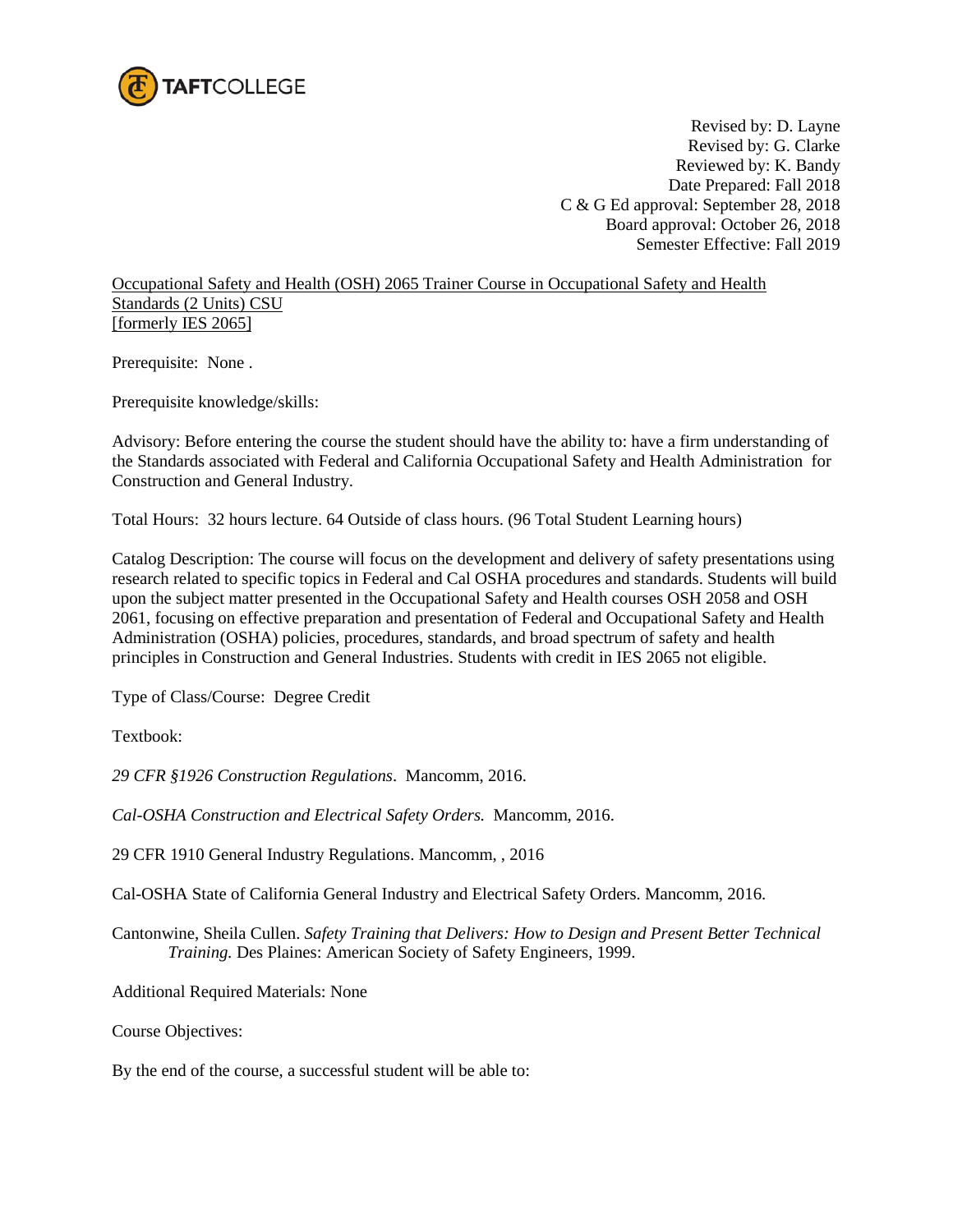

- 1. Demonstrate key safety components utilizing OSHA 10 and 30 hour training programs for Construction and General Industry regulations and outreach requirements and guidelines.
- 2. Identify the common causes of accidents and fatalities in hazardous areas of construction (Focus Four) e.g. fall, caught-in or-between, struck-by, and electrocution hazards
- 3. Identify mitigation techniques for hazards found in Construction and General Industries
- 4. Apply basic instructional techniques and the use of visual aids during class and supplementary course materials

Course Scope and Content:

| Unit I   | Introduction                                                              |  |  |
|----------|---------------------------------------------------------------------------|--|--|
|          | Trainer Course Objective v. Standards Course<br>A.                        |  |  |
|          | <b>B.</b><br>Purpose and Scope of Outreach Courses                        |  |  |
|          | C.<br>Cal-OSHA Title 8 Equivalents; Construction/General Industry         |  |  |
|          | <b>Cover Instructional Techniques</b><br>D.                               |  |  |
| Unit II  | <b>Outreach Training Objectives I</b>                                     |  |  |
|          | <b>Steel Erection</b><br>А.                                               |  |  |
|          | $\mathbf{B}$ .<br><b>Fall Protection</b>                                  |  |  |
|          | $C_{\cdot}$<br>Ladders and Stairs                                         |  |  |
|          | D.<br>Scaffolding                                                         |  |  |
| Unit III | <b>Outreach Training Objectives II</b>                                    |  |  |
|          | Excavations<br>A.                                                         |  |  |
|          | Electrical<br><b>B.</b>                                                   |  |  |
|          | $C_{\cdot}$<br>Demolition                                                 |  |  |
|          | D.<br>Cranes                                                              |  |  |
|          | E.<br>Rigging                                                             |  |  |
|          | F.<br><b>Fire Protection</b>                                              |  |  |
| Unit IV  | <b>Outreach Training Objectives III</b>                                   |  |  |
|          | A.<br>Welding                                                             |  |  |
|          | Concrete<br><b>B.</b>                                                     |  |  |
|          | $\mathbf{C}$ .<br><b>Health Hazards</b>                                   |  |  |
|          | D.<br><b>Confined Spaces</b>                                              |  |  |
|          | E.<br><b>Training Techniques</b>                                          |  |  |
| Unit V   | <b>Outreach Training Objectives IV</b>                                    |  |  |
|          | <b>Hazardous Materials</b><br>A.                                          |  |  |
|          | <b>B.</b><br>Hazardous Waste Operations and Emergency Response (HAZWOPER) |  |  |
| Unit VI  | Presentations                                                             |  |  |
|          | 10-Minute "Tailgate" -<br>A.                                              |  |  |
|          | 30-Minute Safety Meeting -<br><b>B.</b>                                   |  |  |
|          |                                                                           |  |  |

Learning Activities Required Outside of Class:

The students in this class will spend a minimum of 64 hours outside of the regular class time doing the following: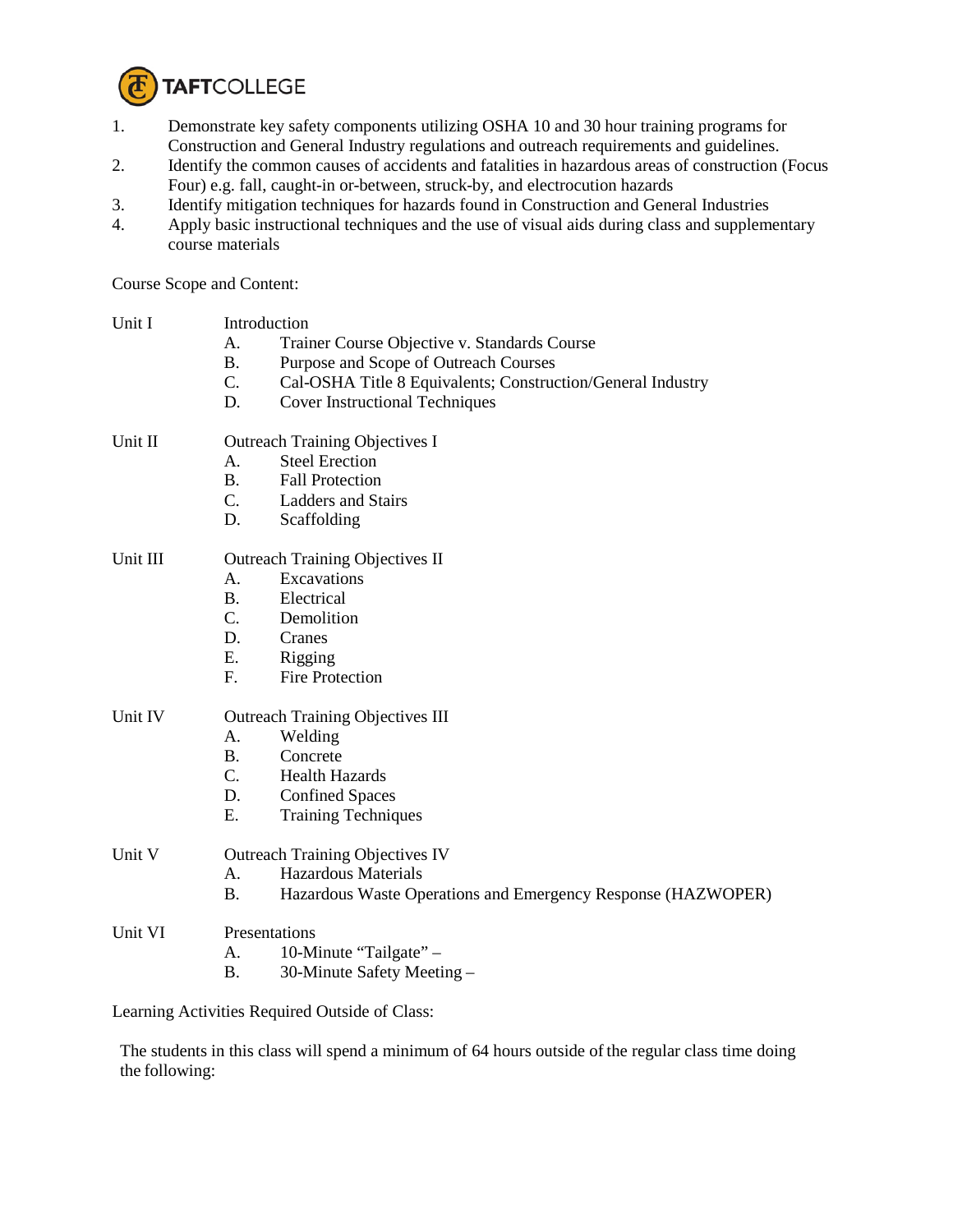

- 1. Studying assigned text, handout materials, and class notes
- 2. Reviewing and preparing for quizzes and examinations
- 3. Reviewing case studies
- 4. Completing written assignments and projects

Methods of Instruction:

- 1. Lecture
- 2. In-class workshops
- 3. Activities
- 4. Demonstrations<br>5. Case Studies
- Case Studies
- 6. Student Presentations

## Methods of Evaluation:

- 1. Written final exam (Construction Industry Standards)
- 2. Performance observation<br>3. Participation
- Participation
- 4. Quizzes
- 
- 5. Role Playing<br>6. Group Projec 6. Group Projects<br>7. Student Present
- **Student Presentations**

Supplemental Data:

| TOP Code:                    | 095670: Indus Occupational Safe Health |
|------------------------------|----------------------------------------|
| <b>SAM Priority Code:</b>    | C: Clearly Occupational                |
| <b>Distance Education:</b>   | Not Applicable                         |
| Funding Agency:              | Y: Not Applicable(funds not used)      |
| Program Status:              | 1: Program Applicable                  |
| Noncredit Category:          | Y: Not Applicable, Credit Course       |
| <b>Special Class Status:</b> | N: Course is not a special class       |
| <b>Basic Skills Status:</b>  | N: Course is not a basic skills course |